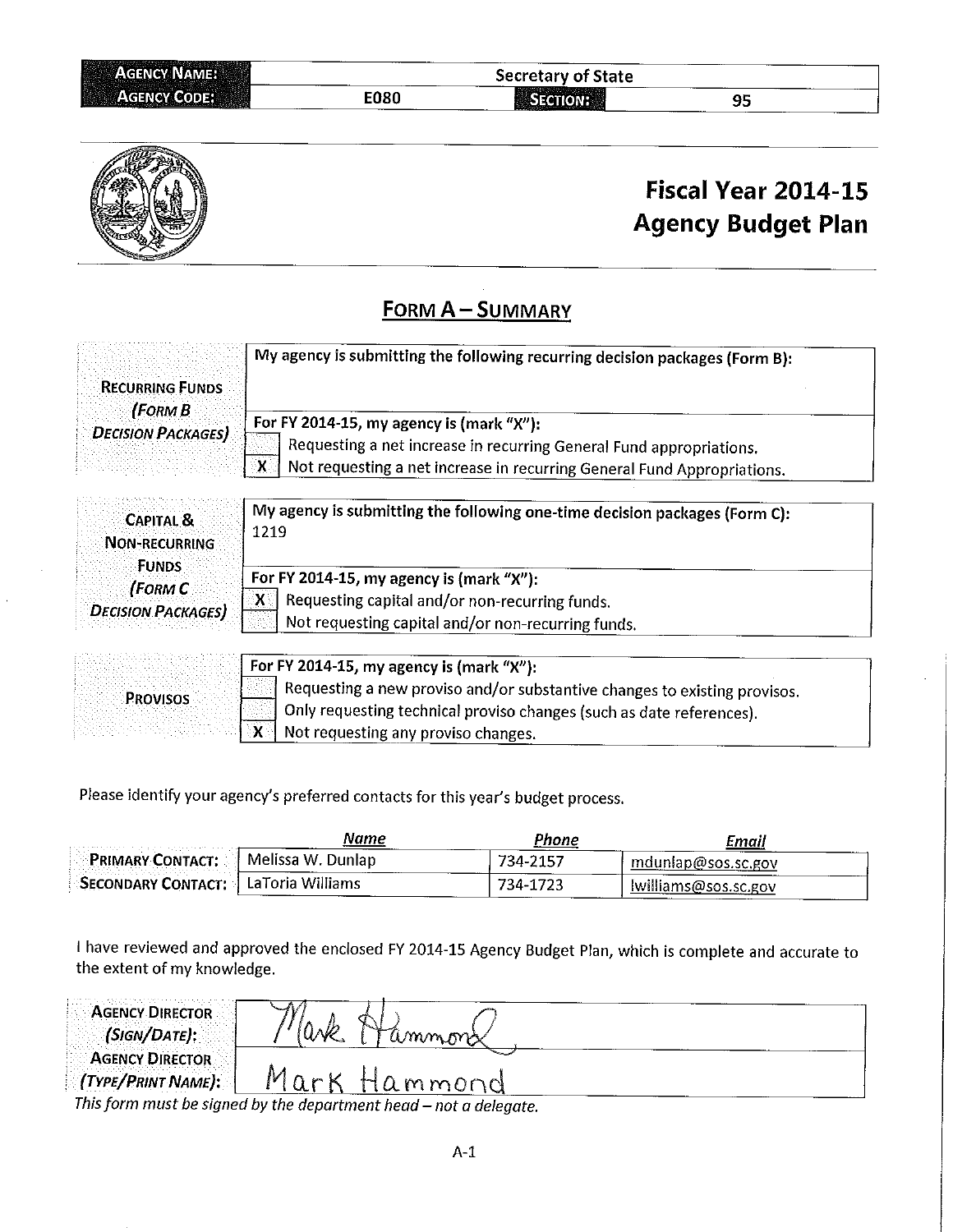## **FORM C – CAPITAL OR NON-RECURRING APPROPRIATION REQUEST**

| 1219                                                                                                                                                                                                                                                                                                                                                                                                                                                                                                                                                                                                                                                                          |  |  |  |
|-------------------------------------------------------------------------------------------------------------------------------------------------------------------------------------------------------------------------------------------------------------------------------------------------------------------------------------------------------------------------------------------------------------------------------------------------------------------------------------------------------------------------------------------------------------------------------------------------------------------------------------------------------------------------------|--|--|--|
| Provide the decision package number issued by the PBF system ("Governor's Request").                                                                                                                                                                                                                                                                                                                                                                                                                                                                                                                                                                                          |  |  |  |
| Secretary of State Disaster Recovery Project Phase 2                                                                                                                                                                                                                                                                                                                                                                                                                                                                                                                                                                                                                          |  |  |  |
| Provide a brief, descriptive title for this request.                                                                                                                                                                                                                                                                                                                                                                                                                                                                                                                                                                                                                          |  |  |  |
| \$98,500                                                                                                                                                                                                                                                                                                                                                                                                                                                                                                                                                                                                                                                                      |  |  |  |
| How much is requested for this project in FY 2014-15?                                                                                                                                                                                                                                                                                                                                                                                                                                                                                                                                                                                                                         |  |  |  |
| Non-Recurring 98990000                                                                                                                                                                                                                                                                                                                                                                                                                                                                                                                                                                                                                                                        |  |  |  |
| Identify the associated budget program(s) by name and budget section.                                                                                                                                                                                                                                                                                                                                                                                                                                                                                                                                                                                                         |  |  |  |
| <b>Disaster Recovery</b>                                                                                                                                                                                                                                                                                                                                                                                                                                                                                                                                                                                                                                                      |  |  |  |
| Equipment for off-site storage of permanent state records is phase two of our Disaster<br>Recovery and Security Plan.                                                                                                                                                                                                                                                                                                                                                                                                                                                                                                                                                         |  |  |  |
| Equipment (to include a storage area network or SAN) will be located at the Department<br>of State Information Technology (DSIT). The Secretary of State's Office must provide its<br>own SAN and related equipment that will be housed at DSIT in order to provide the<br>necessary security for document storage and maintenance. Providing disaster recovery<br>and security for these permanent state records is critical. These records include articles<br>of incorporation, limited liability company articles of organization, and all other related<br>business filing records that are statutorily mandated to be maintained by the Secretary<br>of State's Office. |  |  |  |
|                                                                                                                                                                                                                                                                                                                                                                                                                                                                                                                                                                                                                                                                               |  |  |  |
|                                                                                                                                                                                                                                                                                                                                                                                                                                                                                                                                                                                                                                                                               |  |  |  |

*Provide a summary of the project and explain why it is necessary.*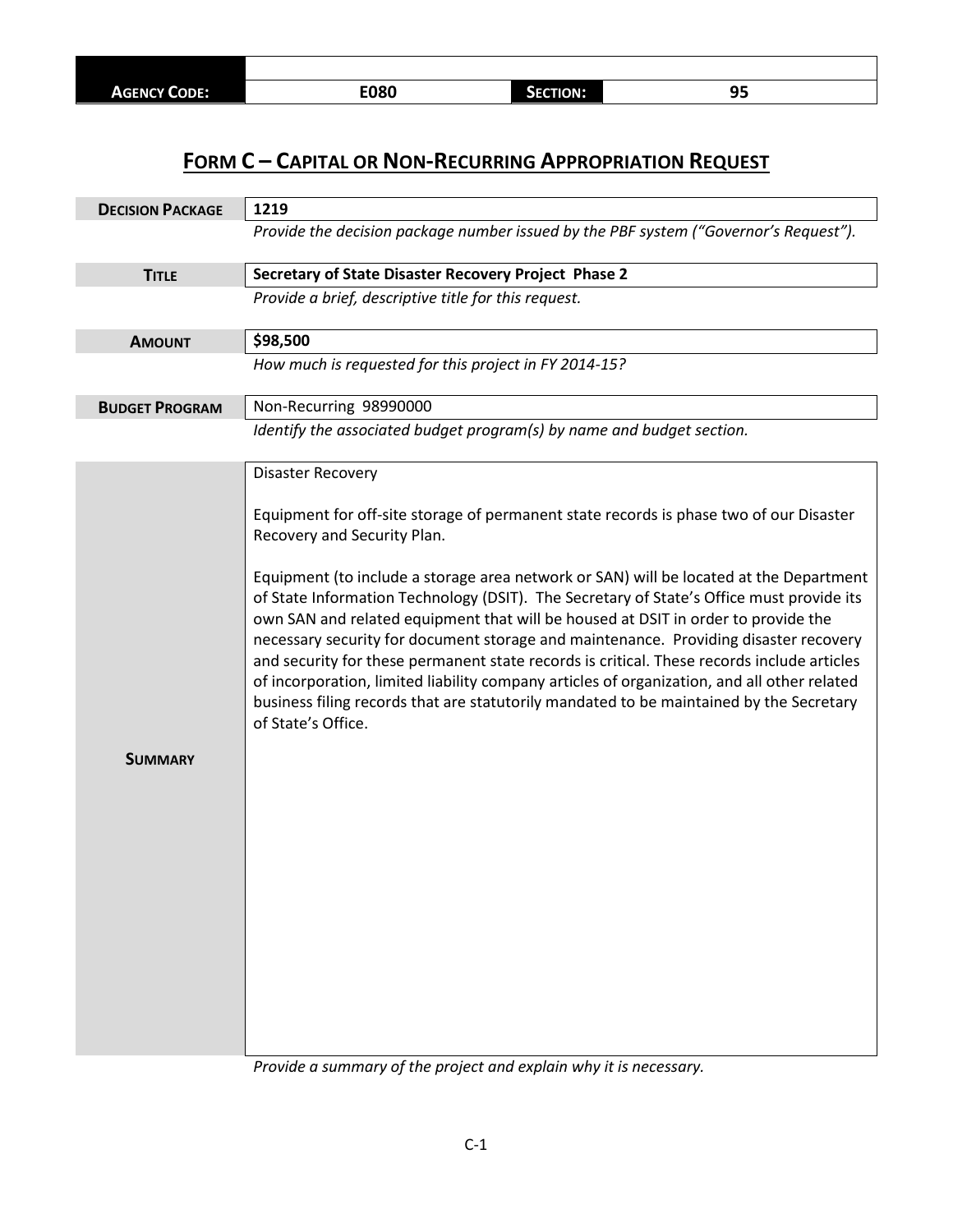| <b>AGENCY CODE:</b> | <b>E080</b> | <b>CTION:</b><br>13 | -- |
|---------------------|-------------|---------------------|----|

| <b>RELATED REQUEST(S)</b>                              | No.                                                                                                                                                                                                                                                                                                                                                                                                                                                                                                                                                     |
|--------------------------------------------------------|---------------------------------------------------------------------------------------------------------------------------------------------------------------------------------------------------------------------------------------------------------------------------------------------------------------------------------------------------------------------------------------------------------------------------------------------------------------------------------------------------------------------------------------------------------|
|                                                        | Is this decision package associated with other decision packages requested by your<br>agency or other agencies this year? Is it associated with a specific capital or non-<br>recurring request?                                                                                                                                                                                                                                                                                                                                                        |
| <b>MATCHING FUNDS</b>                                  | No.                                                                                                                                                                                                                                                                                                                                                                                                                                                                                                                                                     |
|                                                        | Would these funds be matched by federal, institutional, philanthropic, or other<br>resources? If so, identify the source and amount.                                                                                                                                                                                                                                                                                                                                                                                                                    |
| <b>FUNDING</b><br><b>ALTERNATIVES</b>                  | There are no other funding sources.                                                                                                                                                                                                                                                                                                                                                                                                                                                                                                                     |
|                                                        | What other possible funding sources were considered?                                                                                                                                                                                                                                                                                                                                                                                                                                                                                                    |
| <b>LONG-TERM PLANNING</b><br><b>AND SUSTAINABILITY</b> | Funding for Phase One of the Disaster Recovery Plan was requested and received in the<br>previous budget. Digitizing and removing permanent state records from antiquated<br>microfilm is now in process. In addition, paper records will be digitized as part of our<br>disaster recovery and security plan. Our current request for Phase Two of Disaster<br>Recovery will provide for secure, off-site storage with the purchase of a storage area<br>network (SAN) that will be housed at the Department of State Information Technology<br>(DSIT). |
|                                                        | What other funds have already been invested in this project (source/type, amount,<br>timeframe)? Will other capital and/or operating funds for this project be requested in<br>the future? If so, how much, and in which fiscal years? Has a source for those funds<br>been identified/secured?                                                                                                                                                                                                                                                         |
| <b>OTHER APPROVALS</b>                                 | There are no additional approvals to obtain.                                                                                                                                                                                                                                                                                                                                                                                                                                                                                                            |
|                                                        | What approvals have already been obtained? Are there additional approvals that must<br>be secured in order for the project to succeed? (Institutional board, JBRC, BCB, etc.)                                                                                                                                                                                                                                                                                                                                                                           |